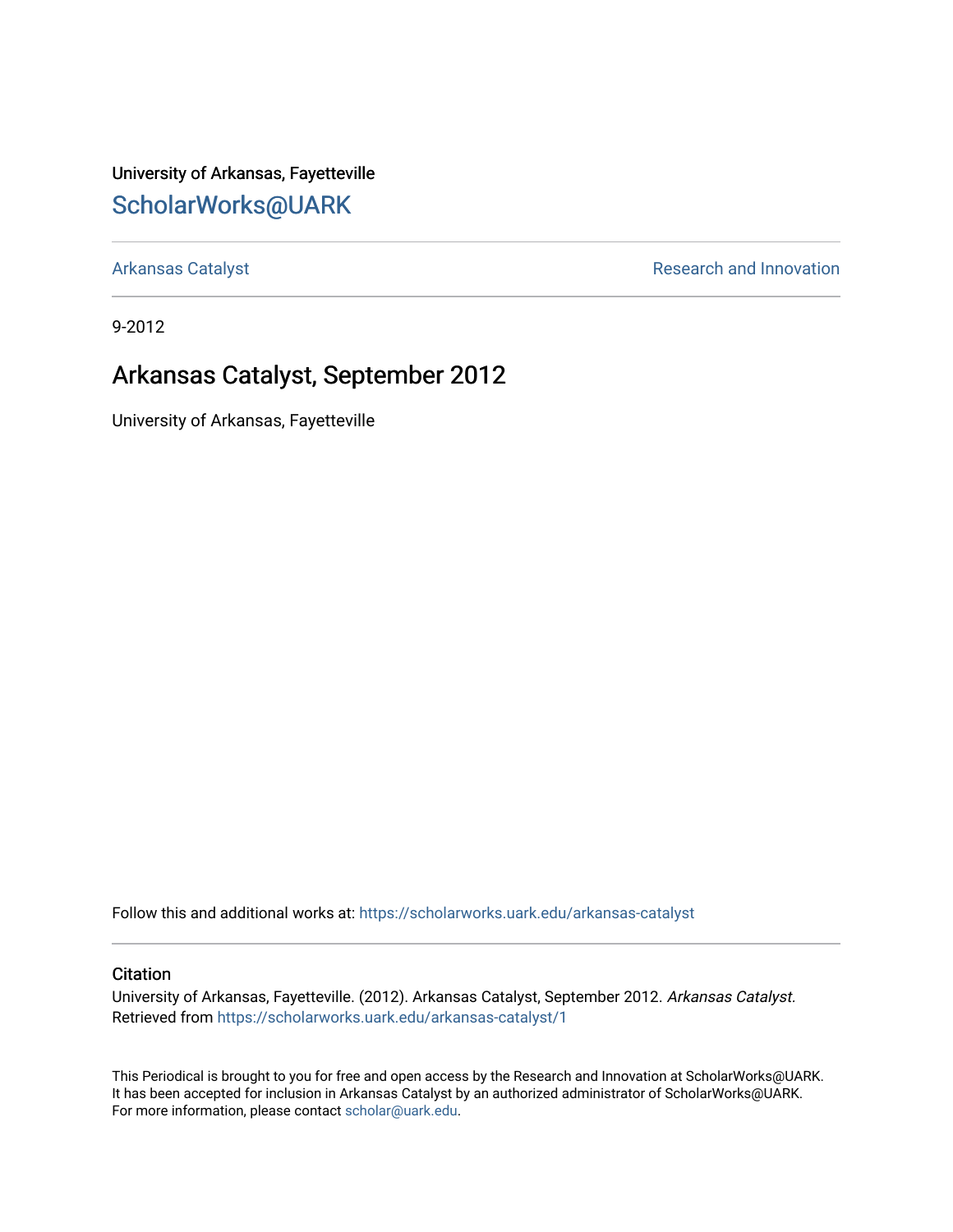

# Researchers Simplify Protein Purification



Ellen Brune, doctoral student and entrepreneur

Engineering researchers at the University of Arkansas have developed a method to simplify the pharmaceutical production of proteins used in drugs that treat a variety of diseases and health conditions, including diabetes, cancer, arthritis and macular degeneration.

With assistance from the National Science Foundation Innovation Corps program,

Ellen Brune, the primary researcher and inventor of the technology, has started a company to shorten development time so that new drugs can get to patients faster. Current protein pharmaceutical development is a complicated, time-consuming and expensive process because manufacturers must separate and extract contaminant proteins.

Brune, a doctoral student in chemical engineering, created a series of custom strains of the bacteria Escherichia coli that express minimized sets of contaminants or "nuisance" proteins. Brune then sought assistance to commercialize the technology. In an entrepreneurship class taught by Carol Reeves, associate vice provost for entrepreneurship and management professor in the Sam M. Walton College of Business, Brune created Boston Mountain Biotech LLC, a research and biotechnology firm that will save significant time by preparing the proteins for the manufacturing process.

Read entire story Watch team video **H** 

#### IN THIS ISSUE

Researchers Simplify Protein Purification

Greetings!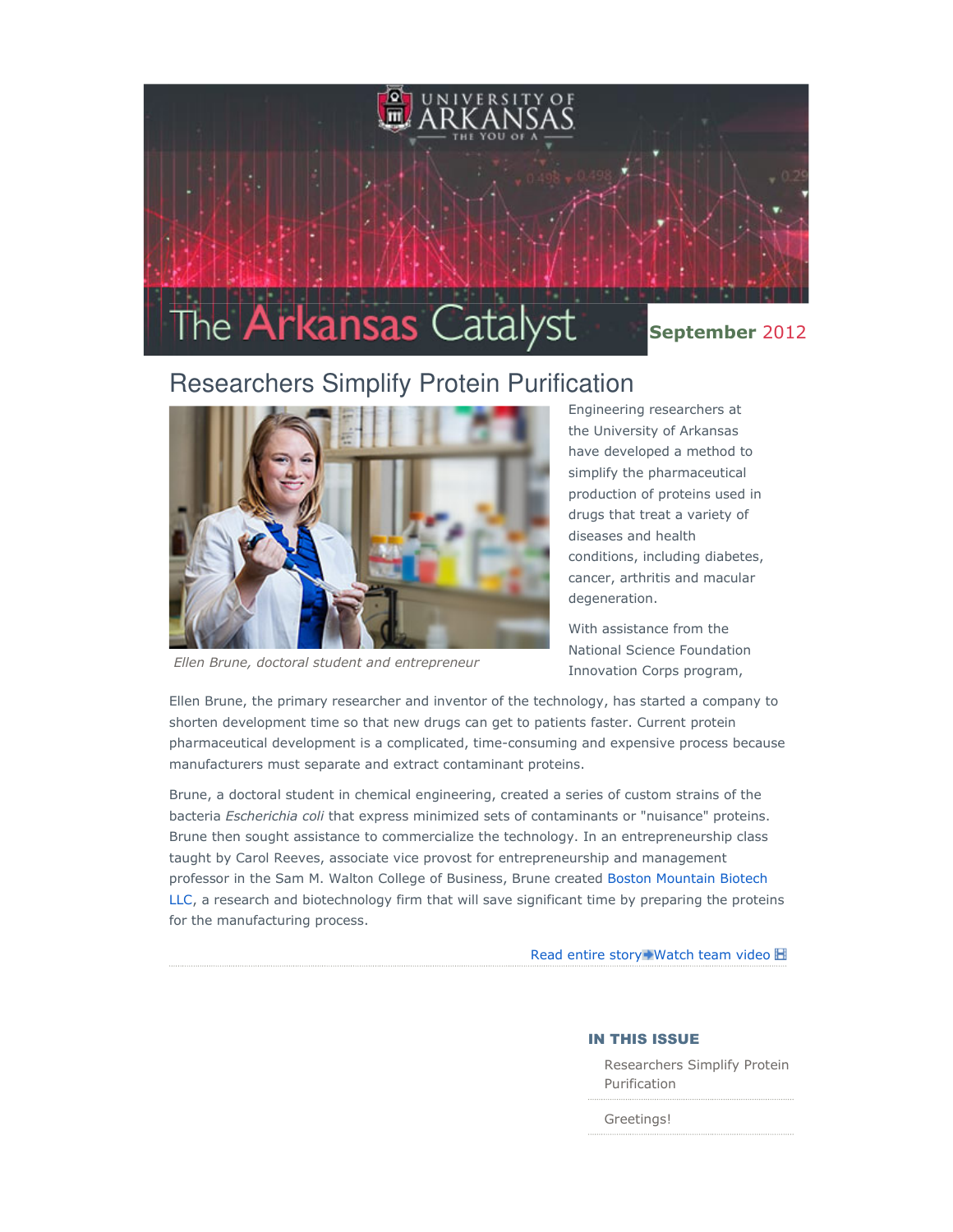## Greetings!



Greetings from the Vice Provost for Research and Economic Development!

I hope that you enjoy The Arkansas Catalyst, the first monthly newsletter from the Office of Research and Economic Development. The newsletter will be used to highlight exciting research and economic development activities on the University of Arkansas campus as well as

James Rankin alert you to potential new opportunities.

This first issue features an entrepreneurial team, introduces you to the new director of the High Performance Computing Center and updates you on a way to learn about new gran opportunities.

Each month will feature university researchers, new research funding awards and faculty receiving patents. The newsletter will introduce you to staff in different office departments, including Research Support and Sponsored Programs, Research Compliance, the Technology Licensing and the Arkansas Research and Technology Park. We will also use the newsletter to announce new researcher tools.

The Office of Research and Economic Development is working to enhance the university research enterprise, including multi-disciplinary research. Last year, the campus focused on health research through campus wide meetings. Notices about future meetings, upcoming workshops, brown bag lunches and collaborative opportunities will be included in our newsletter.

We hope that this newsletter will be useful to the research community. If you have suggestions on topics that should be included, please let us know.

Sincerely,

Jim Rankin Vice Provost for Research and Economic Development

# Arkansas High Performance Computing Center

Rick McMullen, former director of research computing at the University of Kansas, has been appointed director of the High Arkansas High Performance Computing Center

Research and Sponsored Programs

#### IN OTHER NEWS

Dinosaur's Namesake Joins Geosciences Department

Researchers Provide Answers to Questions About Relaxors

Study to Address Potential Retail Losses Associated with Mobile Point-of-Sale Technology

#### HELPFUL LINKS

The Arkansas Catalyst Sign up for Listserv information on high performance computer networks, the environment sector, the Health Research Initiative, nanoscience and nanoengineering, NASA related research, and sustainability funding.

Grant award winners View details on all current and past research grant award winners.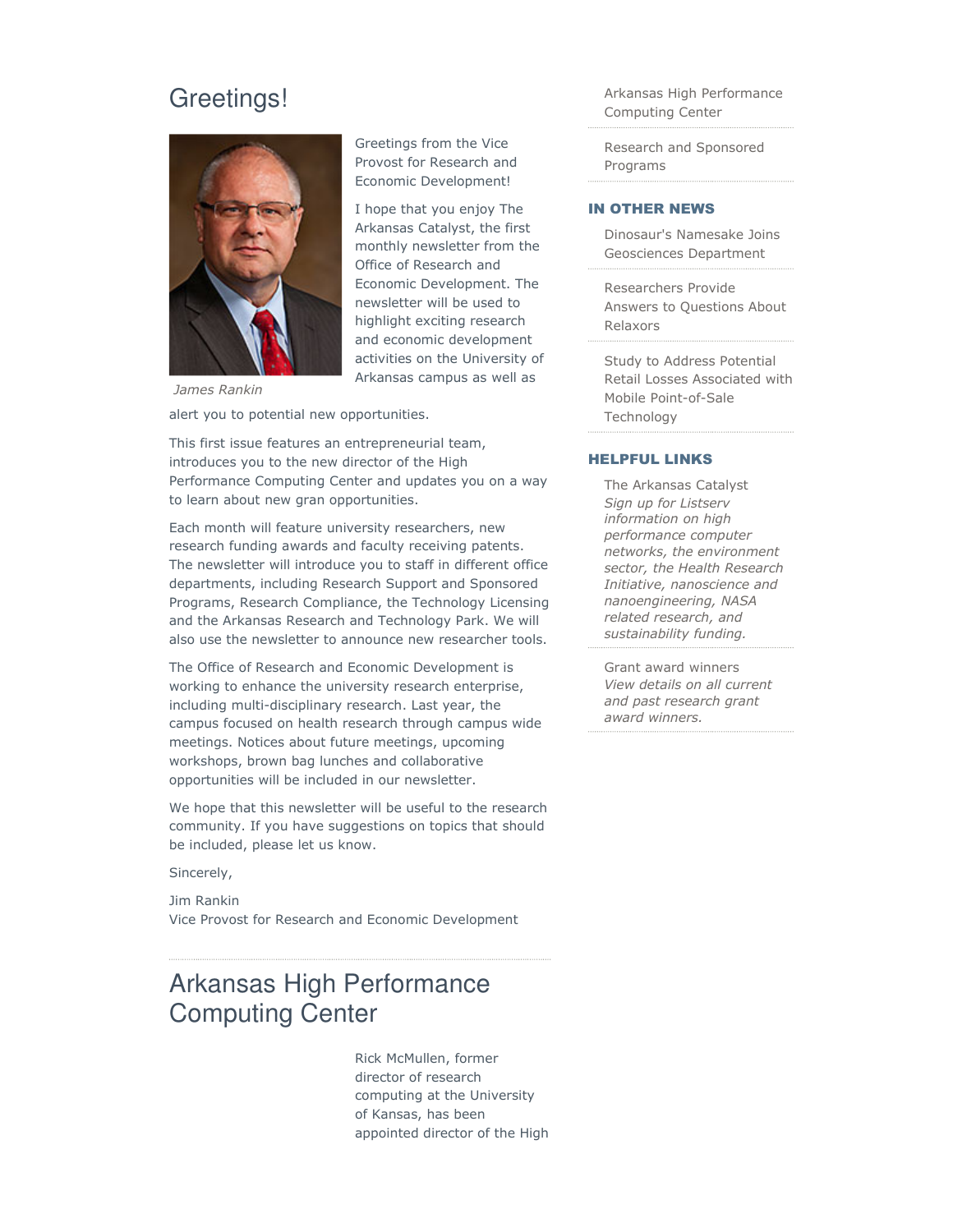

Performance Computing Center.

At the University of Arkansas, McMullen will also serve as a faculty member in the College of Engineering's department of computer science and computer engineering.

"The University of Arkansas

New Director Takes the Helm

has a strong high-performance computing program that supports science and engineering research important to the state and nation," McMullen said. "I am very pleased to join this team of accomplished researchers and computing experts."

Read entire story

# Research and Sponsored Programs



#### New Service Offers Help for Grant Writers

Need some help with that next grant? The University of Arkansas now works with Hanover Grants to provide specialized assistance to faculty in writing, editing and reviewing grant proposals. These limited services are offered in a first-come, first served basis. To request this service, send a query to rsspdir@uark.edu along with a solicitation to secure a position in the Hanover Queue. Please contact Dennis Brewer, the RSSP director, for more information.

Read entire story

#### CONTACT US

Vice Provost for Research and Economic Development 205 Administration Building 1 University of Arkansas Fayetteville, AR 72701 479-575-2470 email us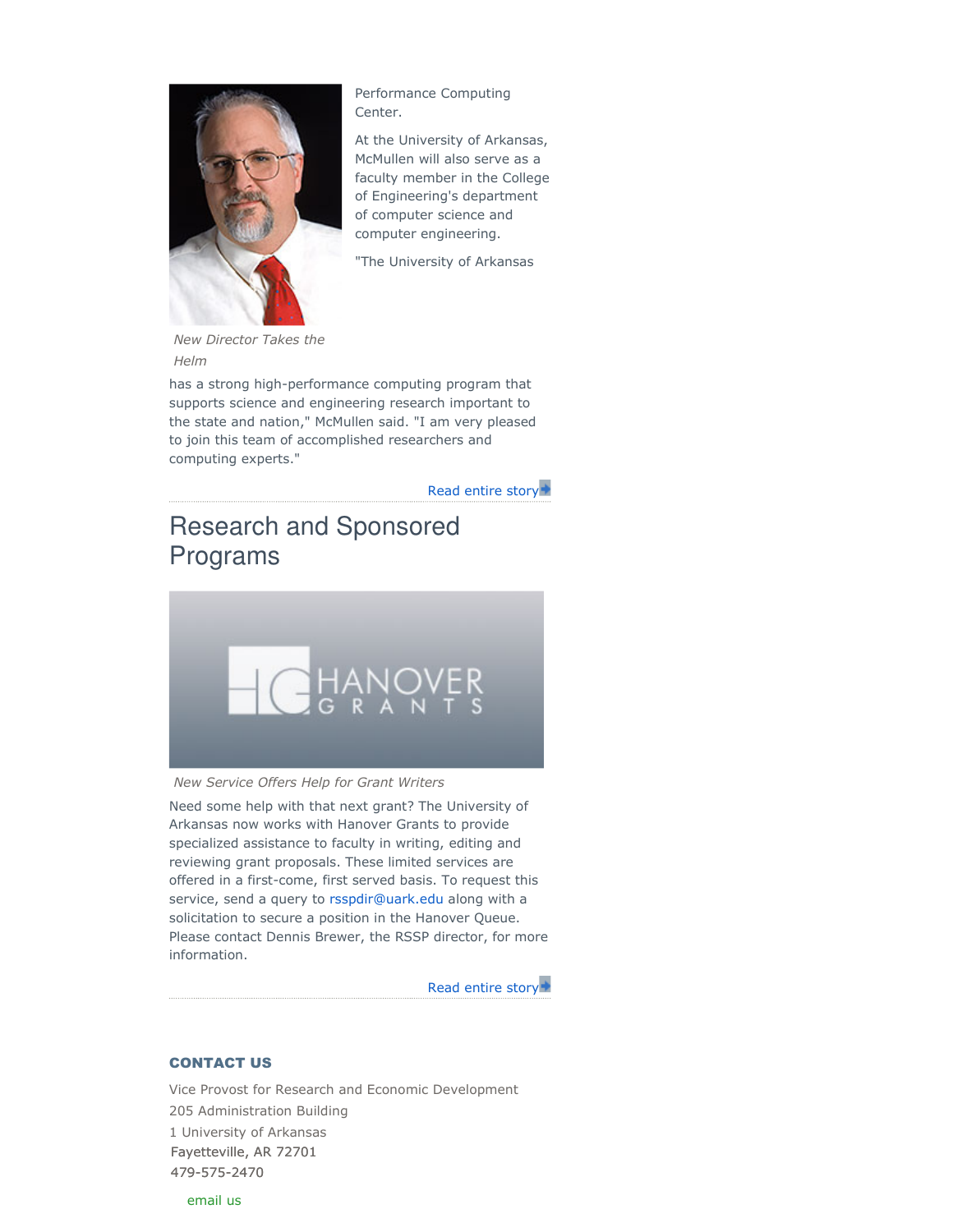# **University of Arkansas Arkansas Newswire**

# **Researchers Develop Method to Simplify Production of Proteins Used in Many Types of Drugs**

## **Technology inventor starts biotech firm**

Tuesday, August 28, 2012

FAYETTEVILLE, Ark. – Engineering researchers at the University of Arkansas have developed a method to simplify the pharmaceutical production of proteins used in drugs that treat a variety of diseases and health conditions, including diabetes, cancer, arthritis and macular degeneration.

With assistance from the National Science Foundation Innovation Corps program, Ellen Brune, the primary researcher and inventor of the

Ellen Brune, doctoral student in chemical engineering and chief scientific officer of Boston Mountain Biotech, LLC.

technology, has started a company to shorten development time so that new drugs can get to patients faster. Current protein pharmaceutical development is a complicated, time-consuming and expensive process because manufacturers must separate and extract contaminant proteins.

Brune, a doctoral student in chemical engineering, created a series of custom strains of the bacteria Escherichia coli that express minimized sets of contaminants or "nuisance" proteins. Brune then sought assistance to commercialize the technology. In an entrepreneurship class taught by Carol Reeves, associate vice provost for entrepreneurship and management professor in the Sam M. Walton College of Business, Brune created Boston Mountain Biotech LLC (http://bostonmountainbiotech.com/) , a research and biotechnology firm that will save significant time by preparing the proteins for the manufacturing process.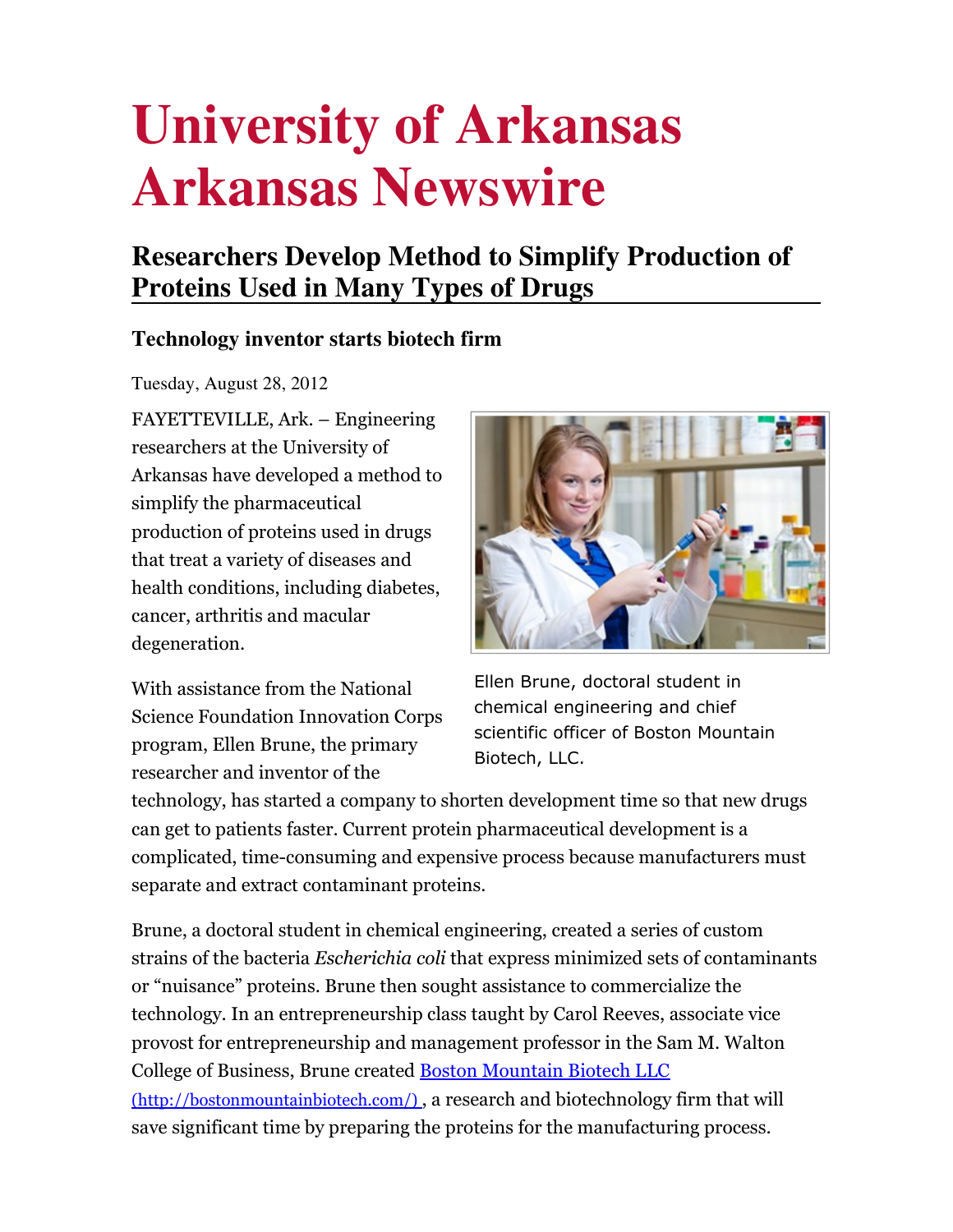"Millions of people across the globe are suffering from treatable diseases because manufacturers cannot afford to make the drugs they need," Brune said. "These companies have to spend too much time and money getting rid of stuff that doesn't work to get to the stuff that does. Our work addresses this problem. Our cell lines reduce the garbage, so to speak, before the manufacturing process begins."

Current protein pharmaceutical manufacturing involves separating or cleaning up "background" contamination to reach the target protein – a long and expensive process. Background contamination is undesirable and unnecessary proteins that are prohibited by the U.S. Food and Drug Administration in the final drug product. The FDA requires that the final product be 99 percent pure.

Drug companies spend roughly \$8 billion a year trying to clean up these contaminants during production. Brune compares the process to making orange juice by blending the peel and seeds along with the meat of an orange. Once the juice is made, producers would then have to filter out the chunks of seeds and peel.

In the laboratory, Brune worked under the direction of chemical engineering professor Bob Beitle, one of several researchers who have been investigating this problem for more than a decade. Brune designed custom strains of "Lotus" E. coli. Lotus refers to a suite of cell lines optimized to work with specific separation techniques and characteristics. She accomplished this through bio-separation and genetic manipulation, specifically by removing the sections of DNA that code for the contaminant regions. Her work simplifies the purification process on the front end of protein pharmaceutical production, so that the cell line is specifically developed for manufacturing. Current cell lines used for protein production look nothing like what has to be achieved for large-scale manufacturing, Brune said.

Brune serves as chief scientific officer at Boston Mountain Biotech. In addition to the assistance from Reeves and the entrepreneurship program, the company has received significant support from the NSF I-Corps Program, including \$50,000 in marketing and operational funding and participation in an innovative, start-up training program that provided a foundation for connecting with potential investors. Boston Mountain Biotech has also won a total of \$50,000 from business plan competitions, mostly due to Brune's persuasive presentation skills. The company is seeking additional investors and is currently working with two manufacturers on pilot testing.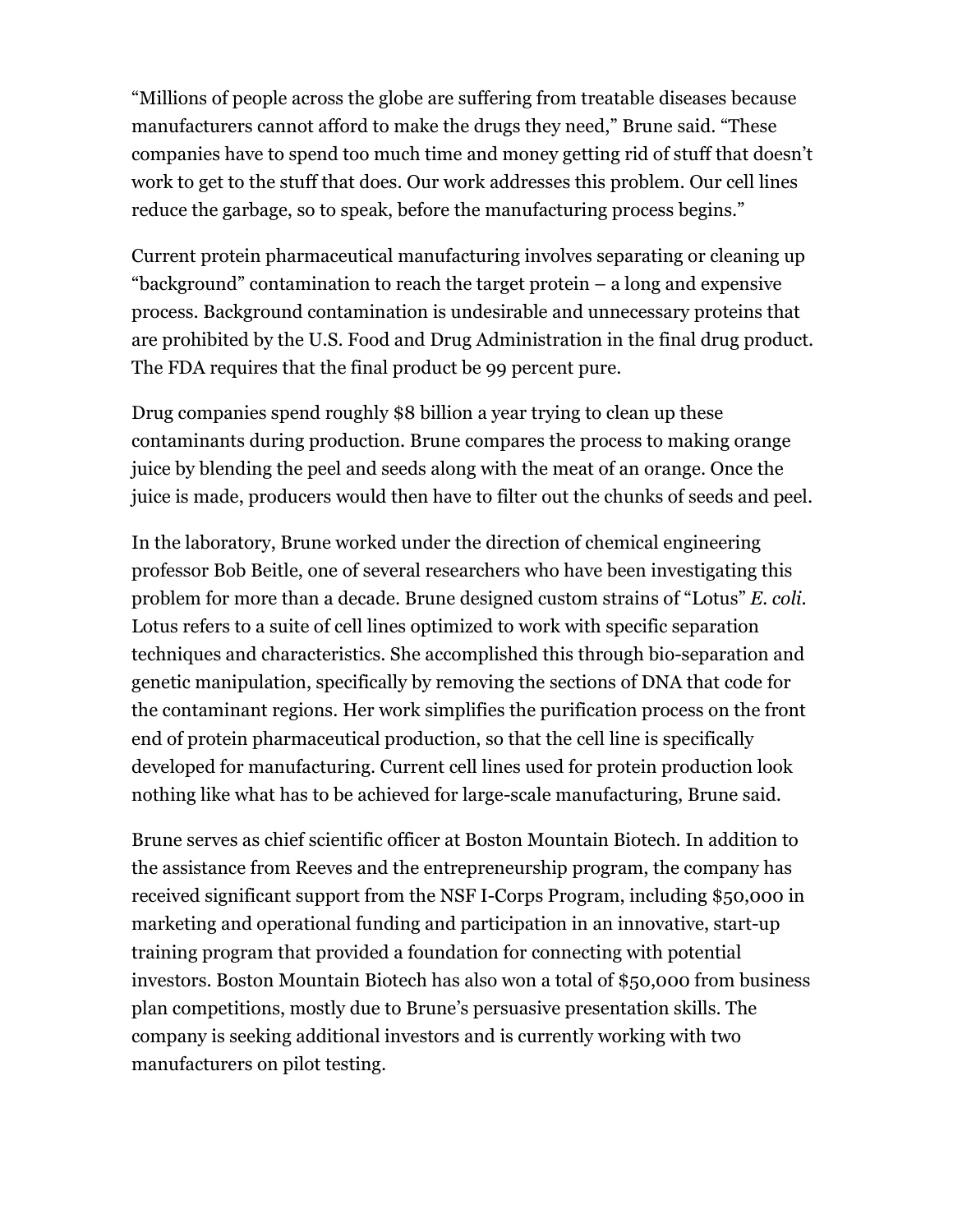Brune has produced two videos about the company, an informational video (http://www.youtube.com/watch?v=iLpil5XfFLc&feature=youtu.be) for the I-Corps grant and a second video intended for investors (http://www.youtube.com/watch? feature=endscreen&v=coveLOVFs\_s&NR=1) .

NSF I-Corps is a set of activities and programs that prepare scientists and engineers to extend their focus beyond the laboratory. The primary goal of the program is to foster entrepreneurship that will lead to the commercialization of technology that has been supported previously by NSF-funded research.

Since 2006, the Walton College entrepreneurship program, which Reeves directs, has produced six companies that employ more than 100 people, most of whom work and live in Arkansas. The college offers a Master of Business Administration with an emphasis in entrepreneurship and a certificate in the same for graduate students, such as Brune, in other colleges and schools. Reeves has served as director of the program since its inception in 2006 and has mentored business-plan teams in competitions since 2002. Brune won first place in the graduate competition of this year's Donald W. Reynolds Governor's Cup, Arkansas' largest business plan competition.

### **Contacts:**

Ellen Brune, chief scientific officer Boston Mountain Biotech, LLC 314-954-2047, ebrune3@gmail.com (mailto:ebrune3@gmail.com) Matt McGowan, science and research communications officer University Relations

479-575-4246, dmcgowa@uark.edu (mailto:dmcgowa@uark.edu)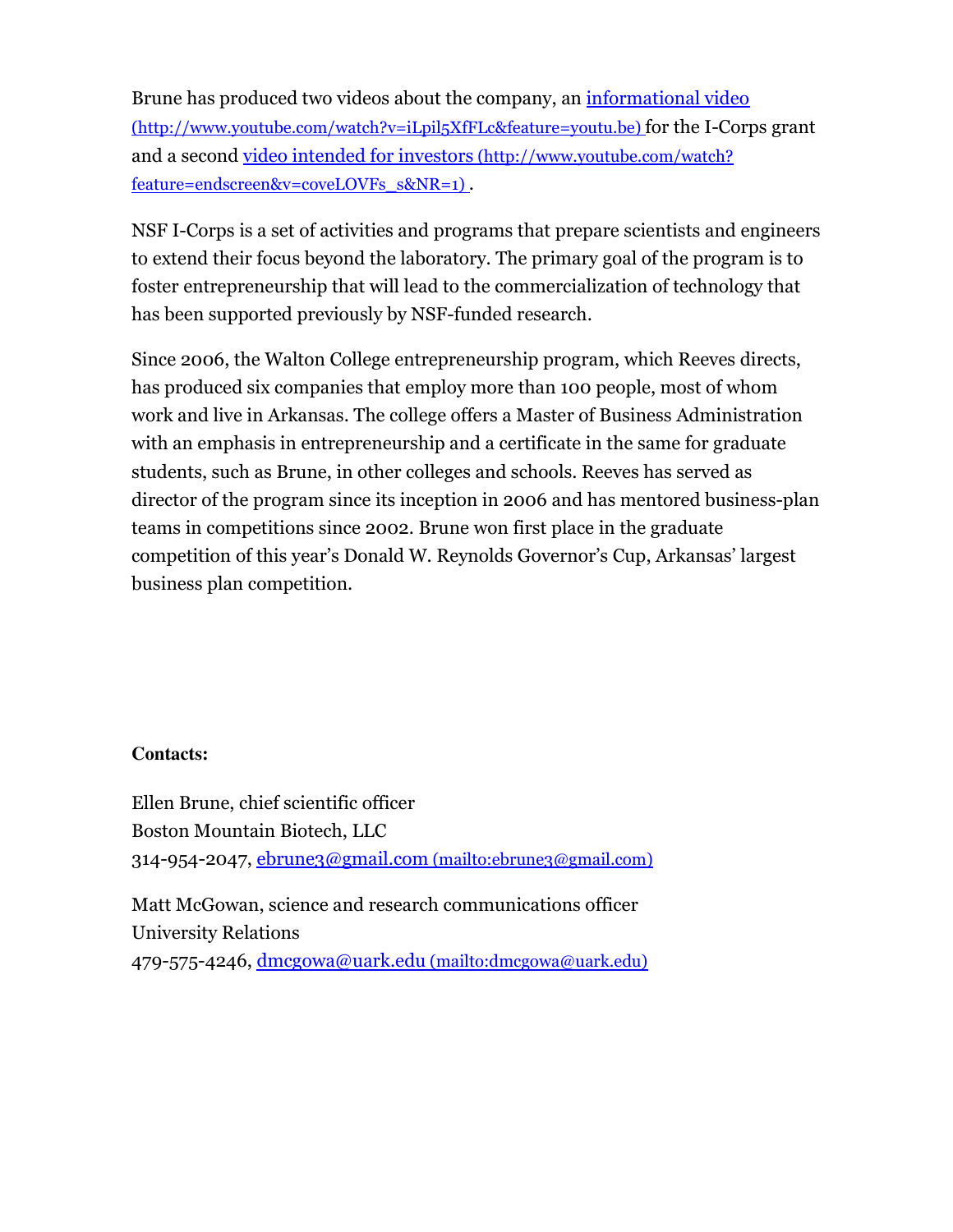# **University of Arkansas Arkansas Newswire**

# **Rick McMullen Appointed Director of the Arkansas High Performance Computing Center**

## **Scientist also to serve as faculty member in College of Engineering**

Tuesday, July 31, 2012

FAYETTEVILLE, Ark. – Rick McMullen, former director of research computing at the University of Kansas, has been appointed director of the Arkansas High Performance Computing Center. His appointment begins Aug. 13.

McMullen replaces Jack Cothren, associate professor of geosciences, and Douglas Spearot, associate professor of mechanical engineering. Cothren and Spearot served as interim co-directors of the center after former director Amy Apon accepted an administrative position at Clemson University.

Rick McMullen becomes director of the Arkansas High Performance Computing Center Aug. 13, 2012.

"We are thrilled to have Dr. McMullen as our new director of high

performance computing at the University of Arkansas," said Jim Rankin, vice provost for research and economic development. "His research and leadership experience in many facets of research computing at both KU and Indiana University, as well as the Great Plains Network, ensure that we will continue to build upon the many great things we've accomplished in high performance computing at the University of Arkansas. Speaking for myself and all faculty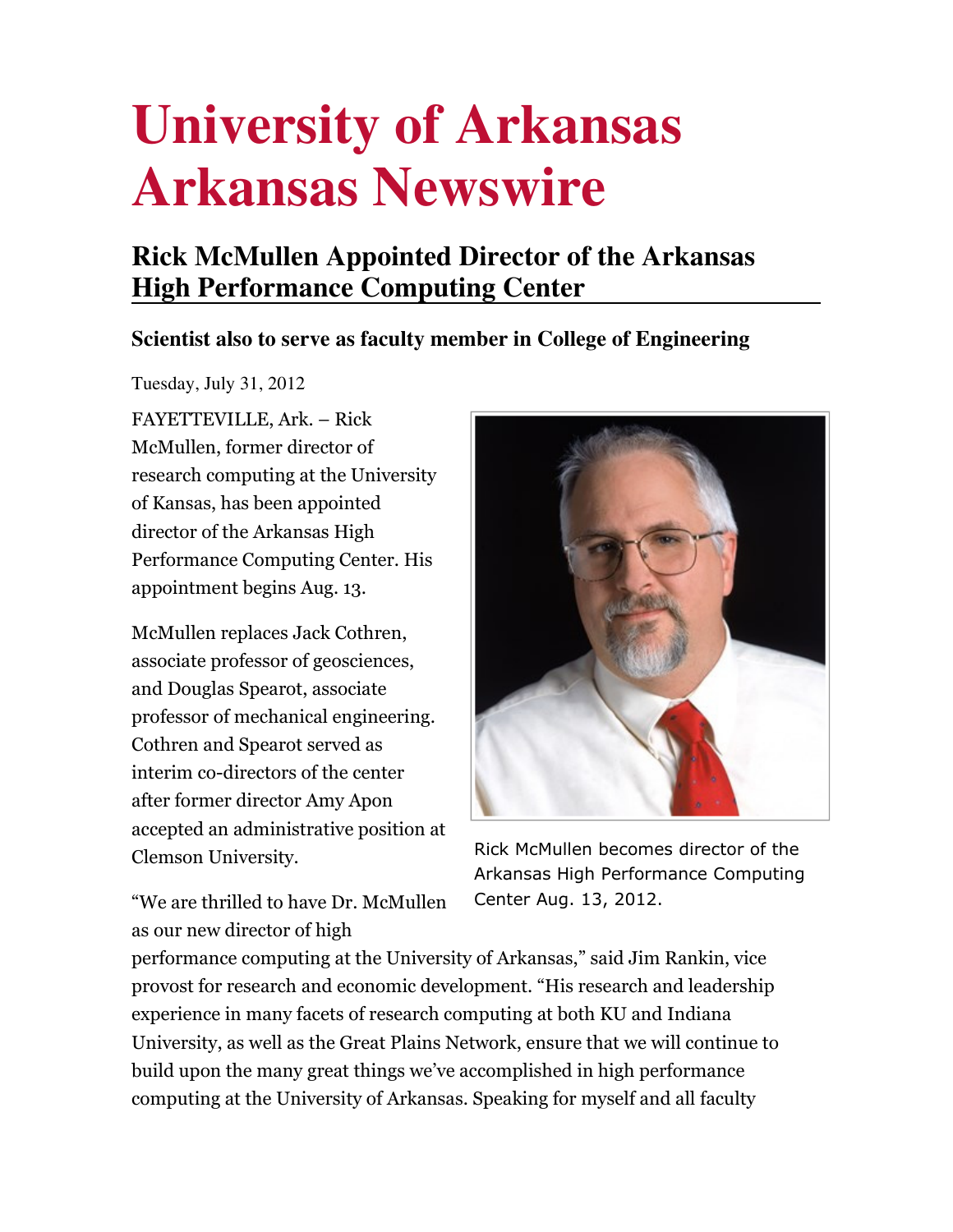members and students associated with the center, we look forward to working with Dr. McMullen."

In addition to his primary academic and administrative positions at the University of Kansas, McMullen has served as a research associate at the university's Biodiversity Institute. He is also senior research associate with the Great Plains Network, a large consortium of Midwestern universities that work together to connect each institution to the National Research and Education Network infrastructure, including Internet2, and to facilitate the use of advanced infrastructure across the network. The University of Arkansas is a member of the Great Plains Network.

 As both a scientist and strategist, McMullen has spent more than 20 years in high performance computing research and technical management. His positions have included work on strategic technology evaluation and planning in both the private sector and higher education. He has focused his career on developing and applying novel information and communication technologies to solve problems in computationally intensive and data-intensive research.

At the University of Kansas, McMullen led the effort to develop research computing, communications and storage services to provide a university-wide, research computing infrastructure. At Indiana University, he spearheaded firstand second-generation technology exploration and development. His efforts there focused on high-performance computing, visualization, storage and highperformance networking for research applications.

McMullen has devoted much attention during his career to setting the agenda for adoption and deployment of new technologies and services for research and teaching based on emerging technologies. He has been heavily involved in state and regional high-performance networks for research and education and has helped build state and regional high performance computing centers to support multiinstitutional collaborations for economic growth.

At the University of Arkansas, McMullen will also serve as a faculty member in the College of Engineering's department of computer science and computer engineering.

"The University of Arkansas has a strong high performance computing program that supports science and engineering research important to the state and nation,"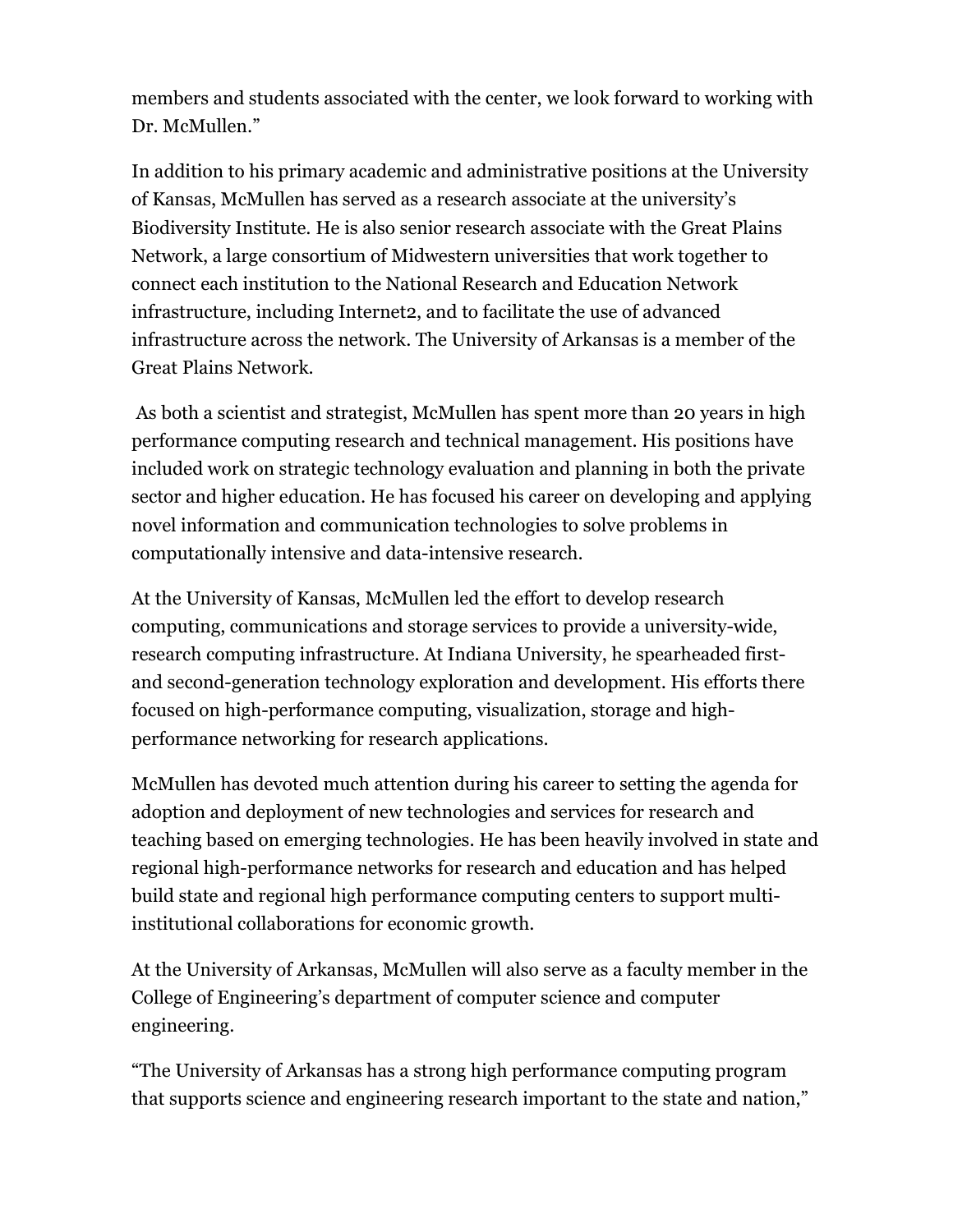McMullen said. "I am very pleased to join this team of accomplished researchers and computing experts."

The Arkansas High Performance Computing Center (http://hpc.uark.edu/hpc/) supports research in computer science, integrated nanoscience, computational chemistry, computational biomagnetics, materials science and spatial science. Faculty and students from several departments at the university use high performance computers at the center for a wide array of research, including exploring the fundamental properties of chemicals and nanomaterials, developing new methods of detecting breast cancer and organizing large sets of spatial data. The center is funded by grants from the National Science Foundation and the Arkansas Science and Technology Authority.

In early 2011, the center activated Razor, a new supercomputer acquired through National Science Foundation funding. Razor joined Star of Arkansas, a supercomputer the center has operated since 2009.

### **Contacts:**

Jim Rankin, vice provost for research and economic development Academic Affairs 479-575-2470, rankinj@uark.edu (mailto:rankinj@uark.edu)

Rick McMullen, director, Arkansas High Performance Computing Center 785-864-7245, mcmullendf@gmail.com (mailto:mcmullendf@gmail.com)

Matt McGowan, science and research communications officer University Relations 479-575-4246, dmcgowa@uark.edu (mailto:dmcgowa@uark.edu)